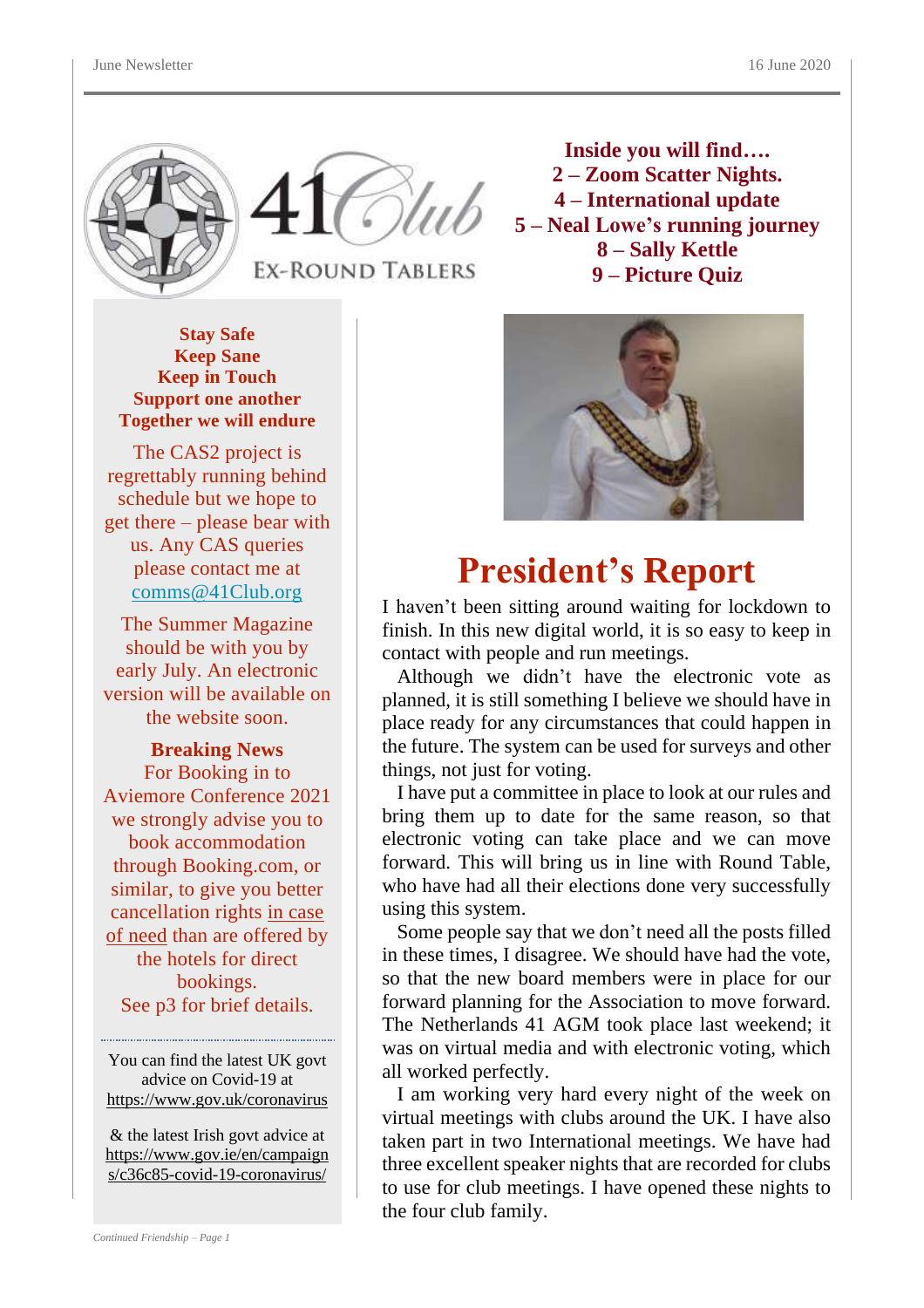

I have found that a lot of the clubs are having many online meetings and managing to keep in touch with each other on a more regular basis.

 The digital world is here to stay and is a useful tool for us to use in between face to face meetings. This will allow people away from home to take part in meetings. I know some clubs like my own are now meeting every week which in these different times is very important there are members living alone for various reasons losing their partners or split up to these guys meeting online with fellow members it is lifeline and helps them with their state of mind.

 It is with sadness I have to report that past President Keith Howard 2007-2008 lost his wife Mary after a long fight against cancer. Our thoughts are with Keith during these difficult times. *[see In Memoriam on page 20]*

 I am pleased that we are building a good relationship with Round Table; and Table is definitely on the way back up. They had twelve candidates for their National Membership Officer role; and their President's Ball sold out in less than 30 hours.

 President Matt Eaton and myself have done a joint virtual meeting on one of my Thursday night sessions. We are planning to do a joint community service project within our year and a joint board meeting.

 One of the first 41 clubs I must visit is **Feltham and Hounslow 41 Club**, who very kindly donated £3000 to my charity Dementia UK, which in lockdown is just fantastic. I can't thank them enough.

 The two most important assets to get us through these different times have been the digital world which is a godsend, and the 41 Club Gin to help us chill.

Stay safe everyone, see you all soon.

YICF

*Peter*

# **Aviemore Conference Booking Update**

The National Board and the Aviemore Conference Committee advise that Booking.com or similar websites, appear to offer better cancellation terms in case of need than those offered by the hotels if you book direct. Whilst we are looking forward to a successful conference in 2021 because there is a risk of Covid-19 we recommend that, as a precaution, you use these to book your conference accommodation rather than direct with the hotels.

# **Zoom Scatter Night - from Membership**

We have now been meeting online for some 10 weeks now and although the 'lock-down' is now being eased, because of restrictions on numbers and venues it looks like we will be continuing to meet up virtually on Zoom and other platforms.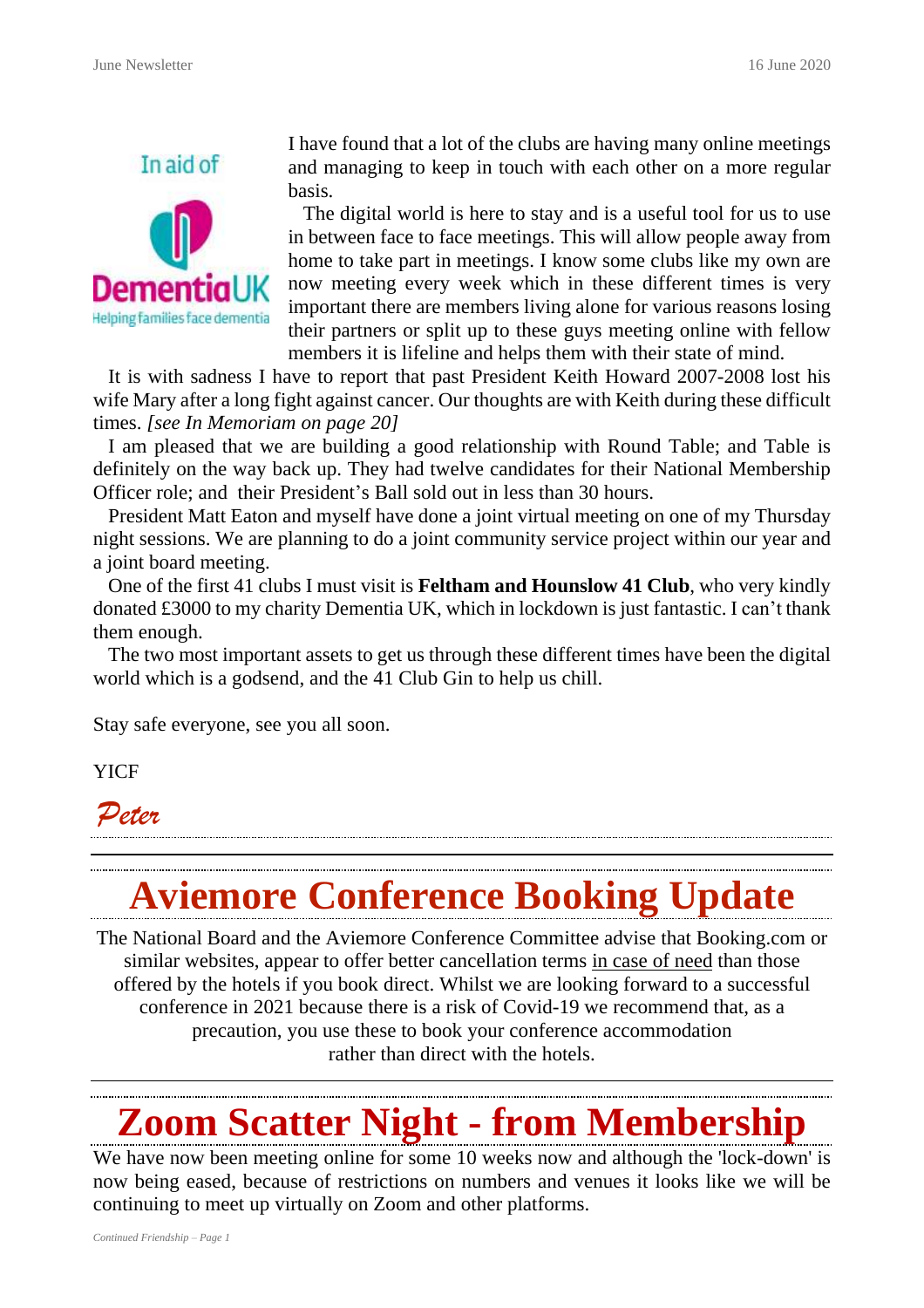So we've done Quizzes, Race Nights, Bingo, Treasure Hunts and Cards Against Humanity, what next...How about going back to something many will have done as Tablers - **have you considered running a Scatter Night with your club?**

#### **This is the method my own club is using**

- Schedule an evening in advance contact some clubs (the beauty of this is they can be anywhere you are not tied to the old 1 hour travel each way to be practicable)
- At one of your own club meetings open some break-out rooms and divide your club members into small groups having appointed a coordinator for each group give them the contact details for another 41 Club meeting that they can join.
- Each of the groups then join in with the other club for some friendship and fellowship.

At the next scheduled club meeting the groups can report back on their experiences with the other club and perhaps opportunities for physical meetings once we are able to do so.

 Perhaps your National Councillor could look to set up a Regional meet up, where groups from neighbouring clubs could get together virtually?

*Glen Lyon*

**National Membership Officer**

# **Dementia UK Charity Walk**

### **Tom Atkins, the NCLO (National Councillor Liaison Officer), has set himself a challenge.**

# **"I CAN WALK 500 MILES, AND I CAN WALK 500 MORE"**

#### **to raise £2,000 for the National President's Charity, Dementia UK**

It started on May 1<sup>st</sup> and already National President Peter along with 7 other National Councillors (John Kilshaw, Rory Tompsett, Kevin Chard, Jim Conway (and his wife Vicky), Neal Lowe & Wynn Parry) along with many others within the 4 club family who have signed up. They are all going to walk 1,000 miles between now and the AGM in Aviemore. It averages 3 miles per day. Easy you might think, but Tom advises that after 4 days he already had an injury, with a bleeding little toe and blister (caused by his trainers!).

They intend to finish the last few of the 1,000 miles walking into the AGM in Aviemore

### **GET FIT! GET THIN! LOSE WEIGHT! STAY HEALTHY! HELP THEM TO RAISE MONEY FOR PETER'S CHARITY.** Please make your Dementia UK [Donations](about:blank) at [https://uk.virginmoneygiving.com/PeterGood](about:blank) **Please put Tomwalk in the message**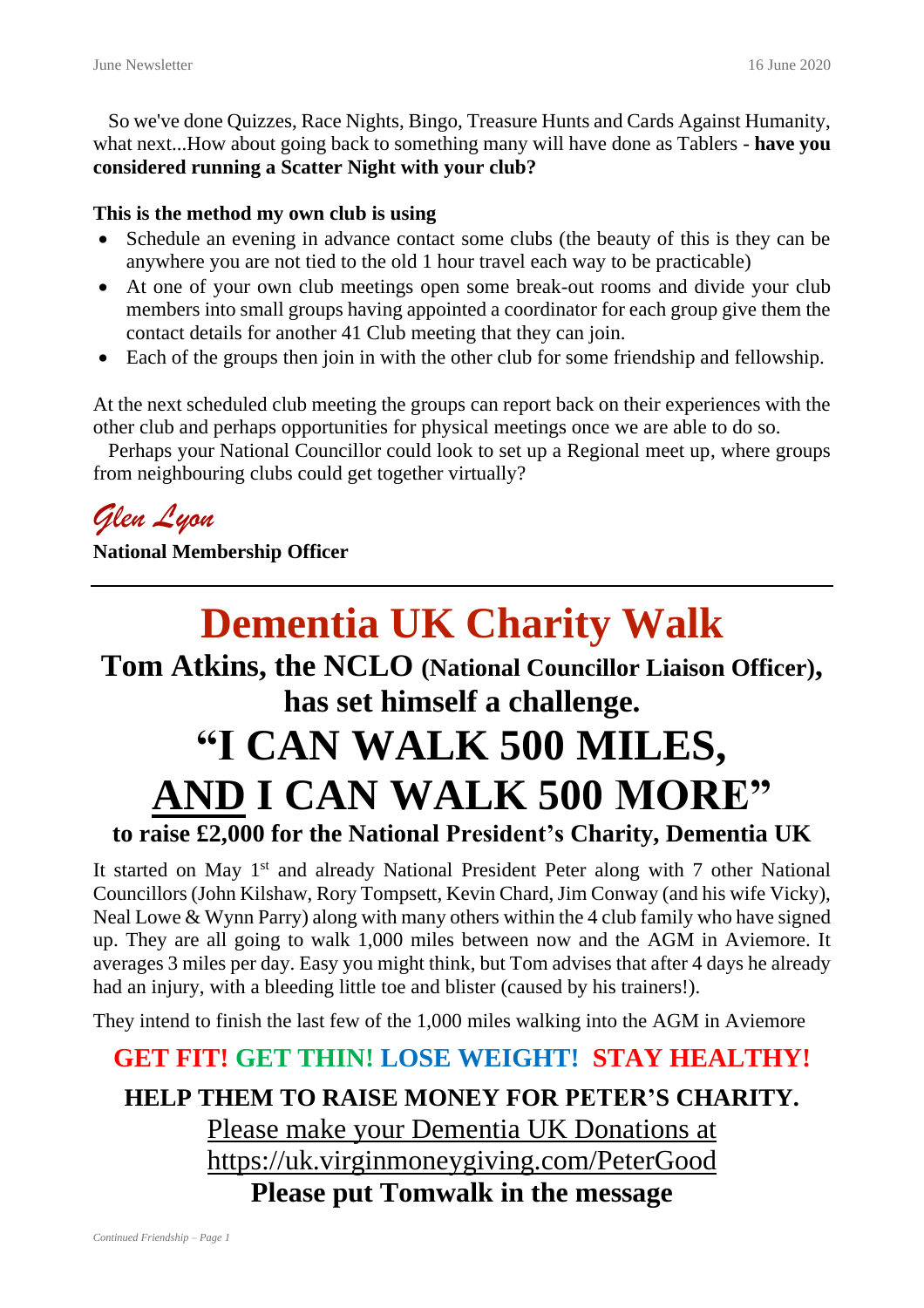# **News on International AGM & HYM**

#### **In extraordinary times, extraordinary measures.**

As you know already from my last mail of late March, the organisers of the Verona AGM will not be in a position to organise the annual meeting. A plan was then discussed to have both our AGM and HYM together in Brasov in mid-September. However, the situation in September still shows every sign of being too early and risky for many. A large international gathering of people will certainly not be advisable at that time.

Therefore the 41 International board has decided to postpone both the Verona AGM and the Brasov HYM to 2021. This unique move was decided after listening to our partners from Italy and Romania, but also consulting past international presidents, our future candidates to vice-presidency for the years to come and Tangent International. It was not an easy decision, but until the situation clears up in terms of travelling and hosting safety or until a vaccine is available, we would rather stay on the safe side and avoid the organisation of these high risk international meetings. It also shows respect to all those who have worked hard to prepare these events and wished to welcome us all in the best conditions.

This radical decision has got implications. Let me review a few ones with you.

#### **What about the new dates of AGM Verona and HYM Brasov?**

Since we wanted to respect and preserve all the efforts of the local organisers we have decided to keep the venues and only change the calendar. Also, many airlines will offer the hope this will be feasible for all.

AGM Verona 2021 will take place on  $28-30$ <sup>th</sup> May 2021. HYM Brasov will be organised on 15-17<sup>th</sup> October 2021. This means, of course, that AGM 2021 in Bergen, Norway and HYM 2021 Odense, Denmark will also be postponed one year later, in 2022. AGM Bergen will be held on 20-23 May 2022 and HYM 2022 Odense on 23-25 September 2022.

#### **What about refunds?**

Both the Verona and Brasov organisers have agreed to refund all who have booked and paid the registration fees, minus some bank transfer costs imposed in Romania. However since most of the participants to these events may still be the same as in 2020 we have agreed that the 2020 fees paid would automatically cover the registrations fees of 2021. Those who want their money back now will need to send an email to the event organisers.

Verona 2020 team: luca.colombo@studiocolombovr.it

Brasov 2020 team: convenor@hym2020.com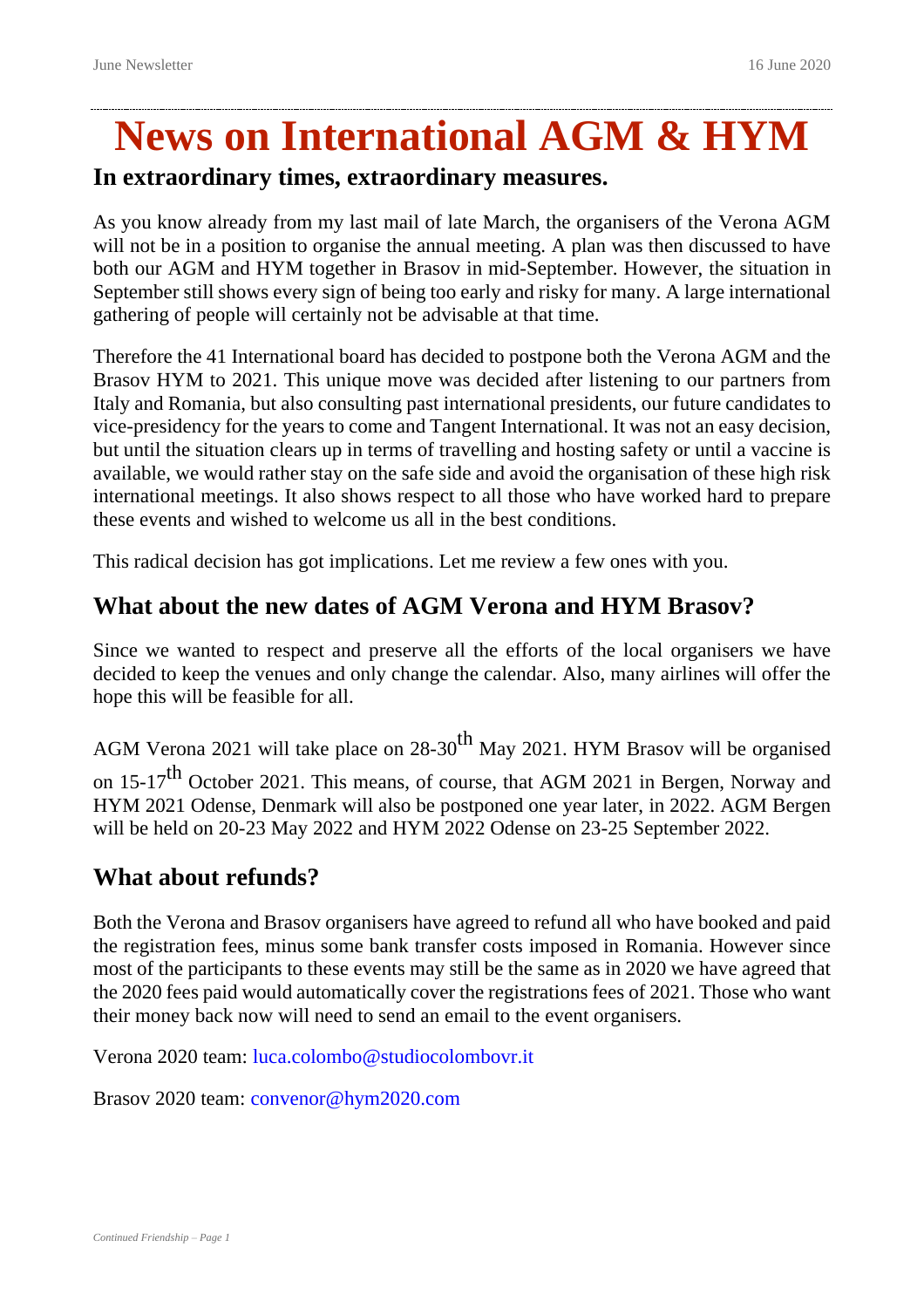# **What does an IRO do when unable to travel?**

During the lockdown past and present IROs have been able to meet each Friday. Martin Hartl from Italy set up a weekly ZOOM meeting, at present this has happened on 10 Fridays.

 I have been able to log on to have a social chat/drink as well as to swop information and ideas. This has meant that I have had more contact with other IROs than usual. In normal times I would have seen some, but not as many, when traveling to AGMs.

 It has been unfortunate to miss AGMs in Portugal, Denmark, Finland, Sweden and Italy as well as the International AGM but we have managed to adapt using ZOOM and the feeling amongst us is that we will continue to have these meetings even after we are able to travel and meet again.

#### *Andy Ventress*

**National International Relationship Officer**

## **Neal Lowe's Running Journey** *so far…..*



We have all had that fateful night when we leave the bosom of Round Table and move onto 41 Club and I was no different but one day sat at my desk of my insurance brokers in Nuneaton I decided that I wanted to set myself some new targets and that I could be a better me.

 I had recently chatted to a friend Trevor Binch from Coventry Three Spires Round Table who was on a transformational journey as well and he introduced me to his coach Rory Coleman.

 So one Tuesday morning in January 2019 Rory sat in my office and asked me what I wanted to achieve, I waffled off all of the normal stuff like Parkrun, Half Marathons and London Marathon. He looked me up and down and said the only way you are going to do any of this stuff is if you are lighter otherwise you are not going to enjoy the experiences. He therefore set me some initial targets, number one go and run Parkrun and log my time so we had a starting time, number two I

needed to cut out alcohol and lose 4 stones/25 kilos over a four month period and lastly follow his training plan.

 As a bit of background I used to be a county runner in my school days running for both Warwickshire and the West Midlands but 30 years of building my own business had meant I had neglected myself chasing the next deal.

*Continued Friendship – Page 1* With my new coach on board and please google Rory Coleman as he is the UK's foremost expert in Marathon and Ultra Running having run over 1000 marathons, 255 ultra marathons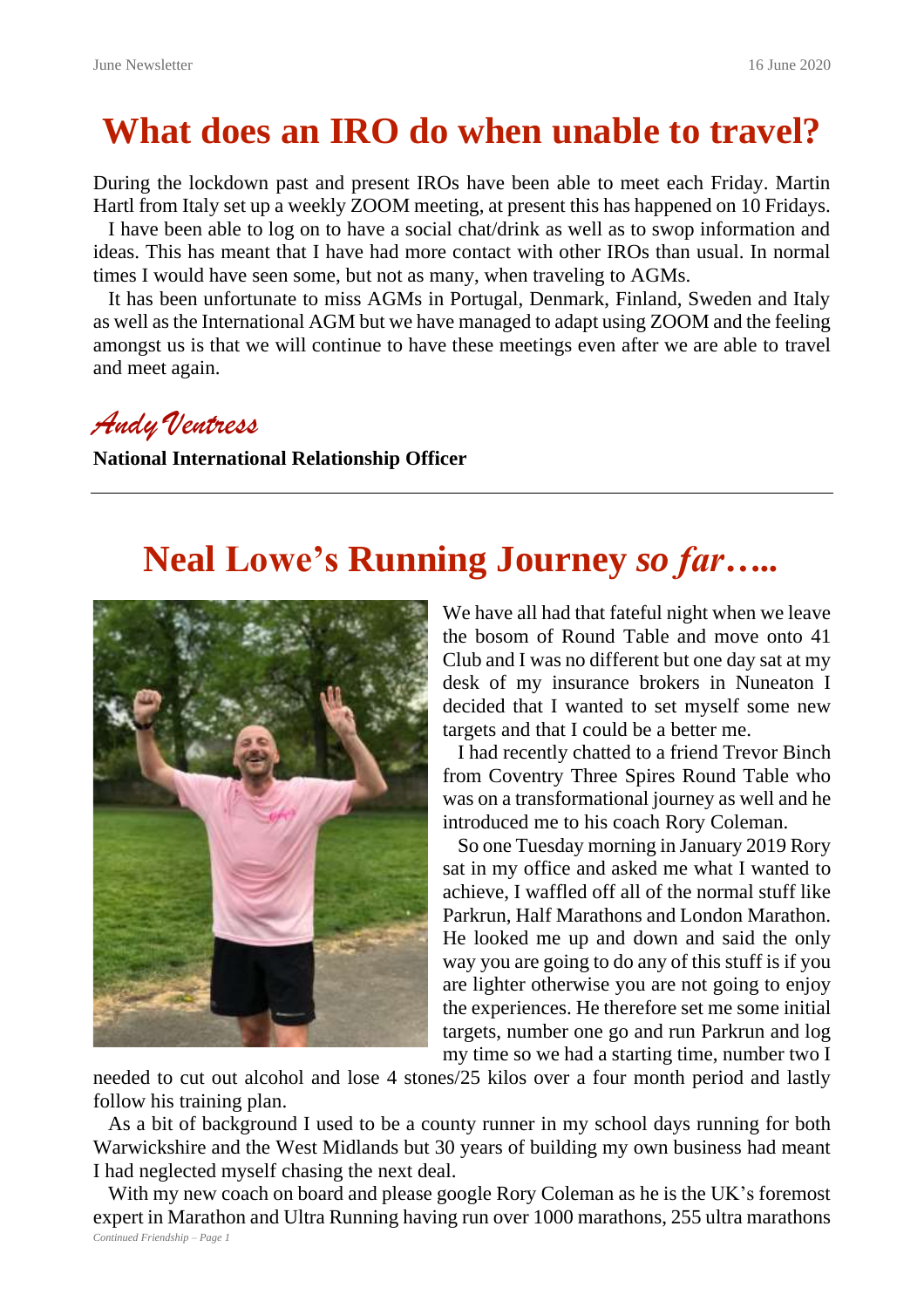and holder of 9 Guinness World Records so I knew I was in safe hands, I committed to his plan and ran my first Parkrun and achieved the time of 31 minutes 17 seconds and finished 162nd .

 After I had finished I looked around at the competition and thought to myself by the end of 2019 I am going to be beating the majority of these other runners so I left that first race determined to stick to the plan.

 I have to admit those first couple of months were hard but by the end of April I had lost a reasonable amount of weight, was still dry and my Parkrun time was down to 25:01 and I finished 33rd so everything was going to plan so I decided to throw in another challenge to keep my focus I booked into the Amsterdam Marathon on  $20<sup>th</sup>$  October which would give me roughly six months to train for it. I told Rory and his response was fantastic but let's set a finishing time that you want to achieve so after throwing some numbers around we agreed that I should be able to do it in less than 4 hours which is 9 minutes per mile pace.

 The following five months I took part in numerous 10K's, half marathons and continued my Parkruns all to get ready for Amsterdam. I worked extremely hard and my last Parkrun before Amsterdam on 5<sup>th</sup> October I ran 21:10 and finished 14<sup>th</sup>, a massive 10 minutes and 7 seconds knocked off my first time in January. I was buzzing and ready physically and mentally as I had also lost all of the target weight and was now down to 11 stones 8oz/ 75 kilos.

 Arriving in Amsterdam along with Trevor I was amazing that we would be running from the Olympic Stadium around the streets of Amsterdam, along the banks of the Amstel before finishing back in the Olympic Stadium. The weather was perfect running weather and we were lucky to meet another competitor called Steve in our hotel who was a veteran of many marathons and he gave me one piece of advice that remained with me whilst out on the course which made total sense and I have used it since in other races, for those that know there marathon distances, a marathon is 26.2 miles or 42 kilometres, I like to train in kilometres so Steve said to me the night before the race 'just break the race down into four 10K races, you know you can run a 10K in less than an hour so if you do 4 of those you will get your target time' . I loved that run with the cheering crowds and paced the race perfectly to finish in a time of 3 hours 50 minutes and crossed the line a transformed man from what I had been back in January.

 I now needed another challenge and it is one that like a lot of other people's plans has been affected by Coronavirus so after Amsterdam I booked myself into the London Marathon to run for my friends charity Georgies Gift. This has subsequently been rearranged for the 4<sup>th</sup> October but this time we have set a target finishing time of 3 hours 30 minutes.

In the diary I also have Malaga Marathon on 13<sup>th</sup> December and Brighton Marathon on 18th April 2021.

 The whole reason for me telling you my journey so far is that I have recently signed up with my good friend Tom Atkins and numerous others including National President Peter to 'Walk 500 miles AND Walk 500 more' all in aid of Dementia UK, the National President's Charity, however, instead of walking the distance I have decided to run it. I hope that by us doing this event we will inspire other 41 club members to exercise more and lose some of the extra pounds that they have put on which is very similar to how I was 18 months ago. I believe the stuff that I have achieved is possible for anyone to achieve and I want help others achieve their goals. Please contact me if you want some guidance and encouragement.

 As I mentioned above I love to have a new challenge to aim for and my next challenge for Summer 2021 is to run the 100 miles of the Millennium Way which is the walking trail maintained by 41 club [www.walking.41club.org](about:blank). I want to run it in less than 24 hours and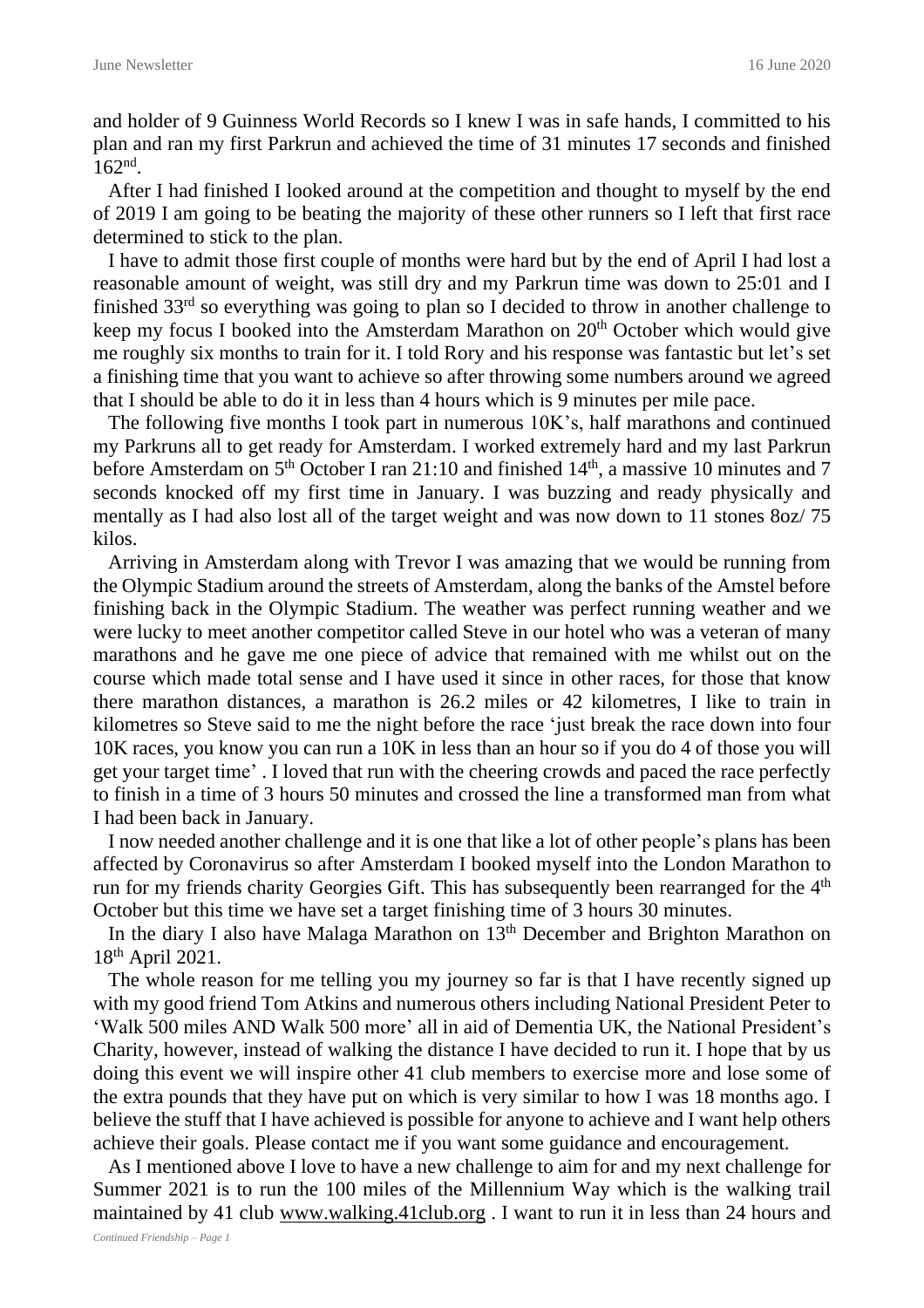I am in the early stages of planning so I will update you with more information later in the year.

 P.S My Parkrun Personal Best is now 19 minutes 55 seconds so a massive 11 minutes 22 seconds off my first run in January 2019.

### *Neal Lowe*

**National Councillor, Region 15 – Heart of England**

# **An Update from the National Secretary**

Those of you who read my piece in the April newsletter will recall that it was our intention to carry out elections for the two contested posts by means of electronic voting. This would be achieved by incorporating a voting module into the build of CAS2, rather like members of the National Trust and other organisations can log in and vote online for their chosen candidates. It was made clear at the outset that this would be with the agreement of all candidates, given that our rules as they currently stand do not allow us to impose this form of election on our candidates. We did not obtain full agreement, which means the elections will take place at the AGM in 2021 in Aviemore, in the usual way.

 CAS2 is being built and tested as you read this, and should be fully up and running in a few weeks' time. The Communications Team, along with Carl Smalley and David Leach, have been working hard to bring us an administrative database tool which will look, feel and behave so much better than what we currently have. Once it is fully up and running, all club officials will be contacted and asked to log in to update their club and member details.

 As the AGM in Cardiff did not take place this year, all resolutions tabled in the order paper will be carried over to Aviemore 2021 (apart from Resolution 1, which has been withdrawn by the sponsors) No doubt there will be other motions submitted as the year rolls on. To this end, a working group has been set up, consisting of myself, Andrew Mackereth (Immediate Past President), David Smith (Honorary Solicitor), Roger Spensley (National Councillor Region 5) and John Kilshaw (National Councillor Region 8). The group has been tasked with looking at our current rules and standing orders, and suggesting which of these could be introduced, amended or deleted in order to make 41 Club more relevant to our membership going forward. The cancellation of this year's AGM has given the group added impetus, as we appreciate just how problematic it has been when we have been unable to transact business at a physical AGM. If anyone has any suggestions for the group to consider, please feel free to drop me a line at [secretary@41club.org](about:blank)

*Bernard Elwen*

**National Secretary**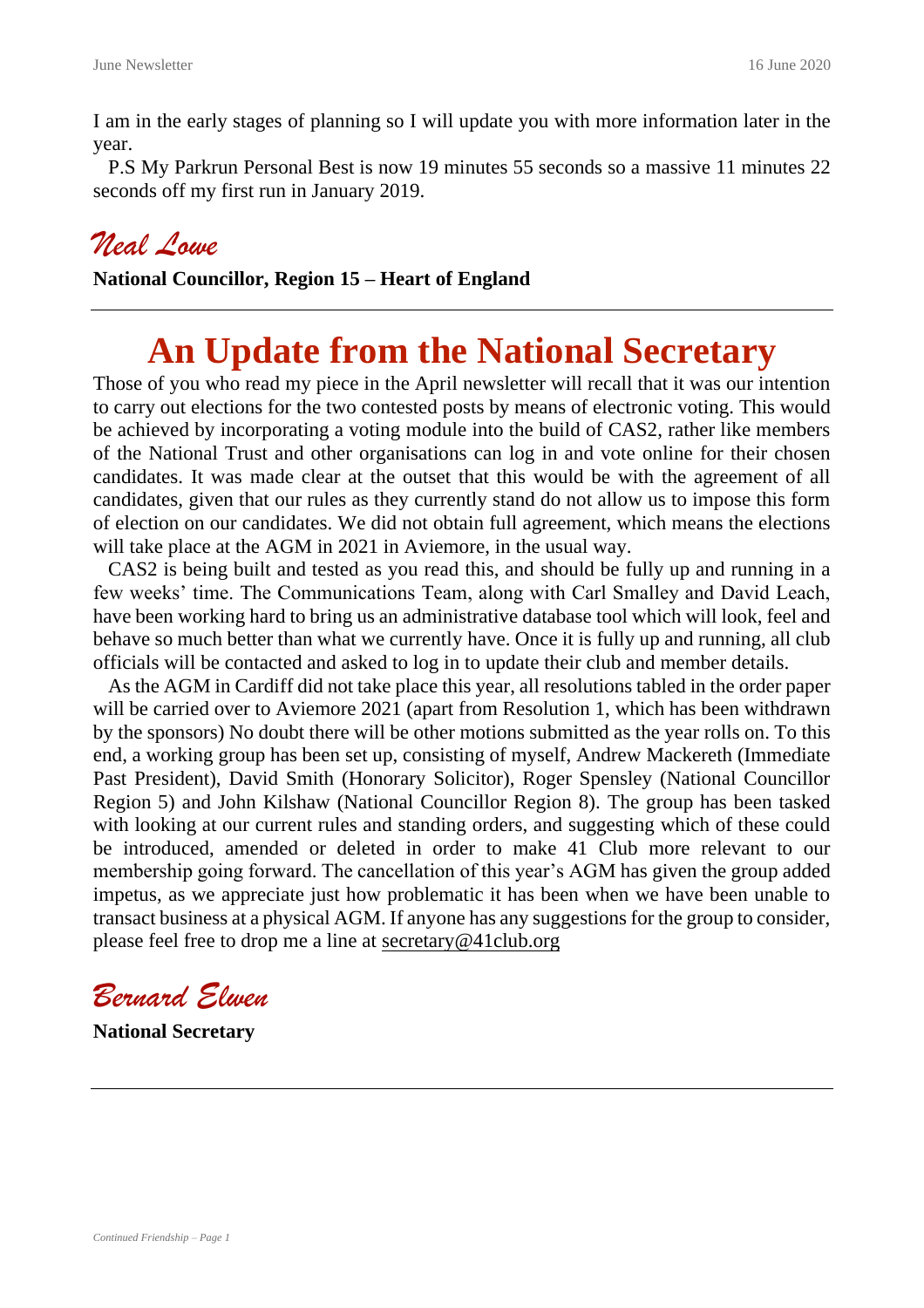## **Sally Kettle meets with President Peter**

#### **No Hope on the Boat - Ocean Rowing, Resilience & the Power of Pragmatism During Uncertain Times**



As we continue the lockdown period the online activity goes from strength to strength, just over two weeks ago we had the amazing Sally Kettle - Adventurer talk about her endeavours.

 Sally is the first woman to have rowed across the Atlantic eastwest, twice. She first took to the oars in 2003. Following an initial set back to her first Atlantic attempt, she was joined by an unlikely rowing par tner - her mother Sarah Kettle. 106 days later they made it into the record books as the world's first mother and daughter to row an ocean.

 The Zoom events again attracted a fantastic audience and you can still watch her talk via the 41club YouTube account.

 Sally started with her history and the "why" she wanted to test herself with such an amazing challenge.

 In 2005 Sally founded '*Row Girls*' - an all-female rowing team striving to break the record for the fastest Atlantic crossing. The team of four were struck by disaster when a crewmate left the boat mid-Atlantic. Subsequently the boat lost its rudder in the worst recorded conditions in 200 yrs and a shark attacked the boat - no lives were lost. Unwilling to give up, Sally and her crew completed the challenge. They arrived in Antigua 77 days later and became the first three-handed boat ever to complete the trip.

 Sally's account of rough seas, wild storms, harsh living, and encounters with sharks was delivered in stupendous style and her speeches are both hilarious and informative, evoking a whole range of emotions. Bursting with enthusiasm and knowledge, Sally overflows with a passion to motivate and inspire.

 To book Sally for a speaker event go to [https://www.sallykettle.com/speaking](about:blank) Sally has had varied further [adventures,](about:blank)

and now takes her story on the road as a professional inspirational and motivational speaker, addressing national and international audiences. She has spoken to as many as half a million people, gaining profile through national press and television.

Find out more via: https://youtu.be/CBqrZHkA7ck

Sally writes and presents pieces for BBC Radio 4, including "Does Hope Help?" for Four Thought and "Jonathan the Tortoise - Operation Go Slow" - for from our Own Correspondent. She also spent six weeks filming in the British Dependencies in the South Atlantic for the television documentary "The Last Horizon".



 All of Sally's adventures have included the opportunity to raise money for charitable causes. She has pulled together more than £500,000.

An amazing talk with energy and enthusiasm.

*Marcus Jones,*

**Peter Good's PLC Chairman**

*Continued Friendship – Page 1*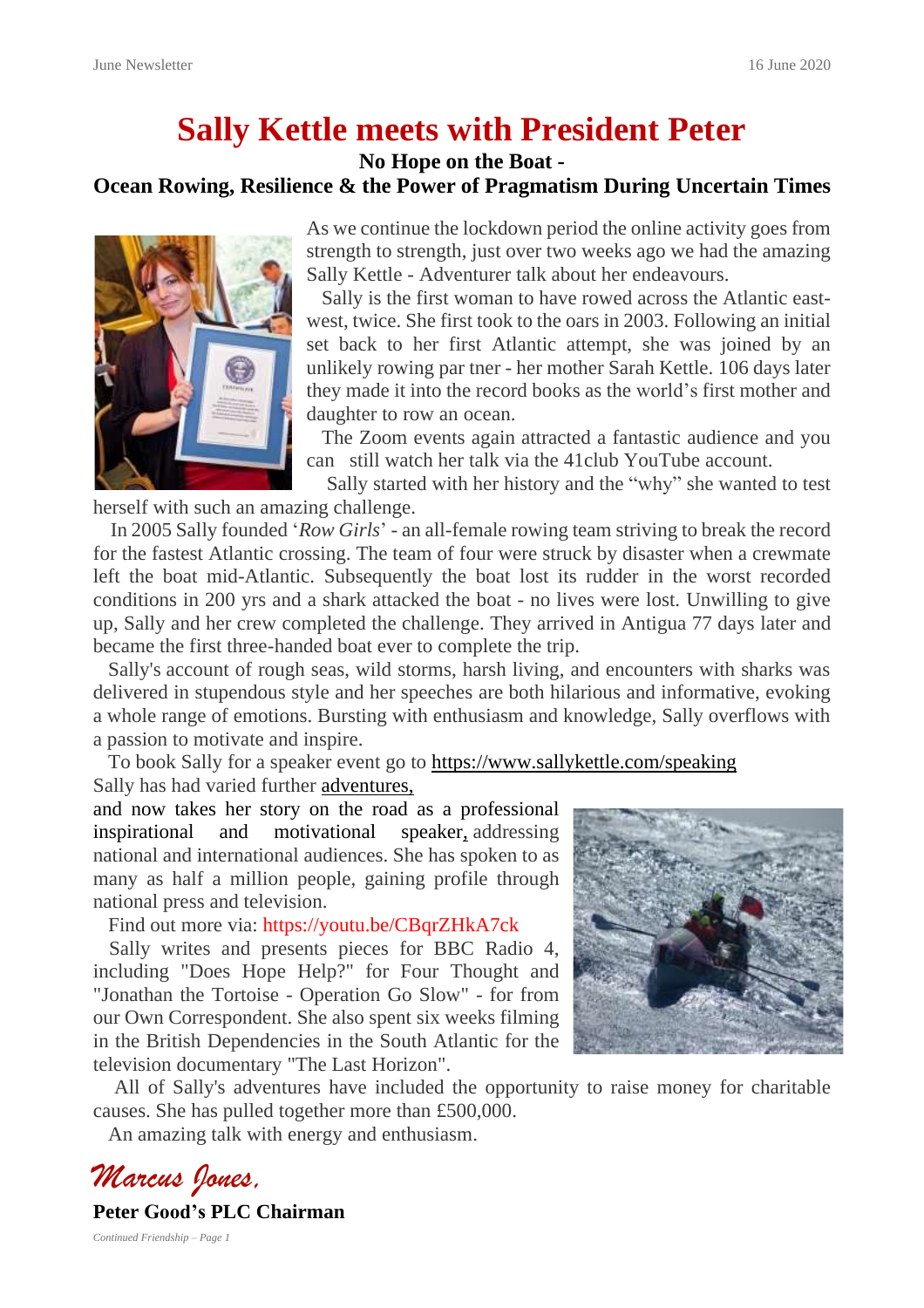## **This Month's Teaser Who are these Famous Actors? (Courtesy of Mike "Archie" Andrews – Horsforth 41 Club)**

### **BONUS QUESTION: What do they ALL have in common?**

**(answers on last page)**



**16** 17 18 19 20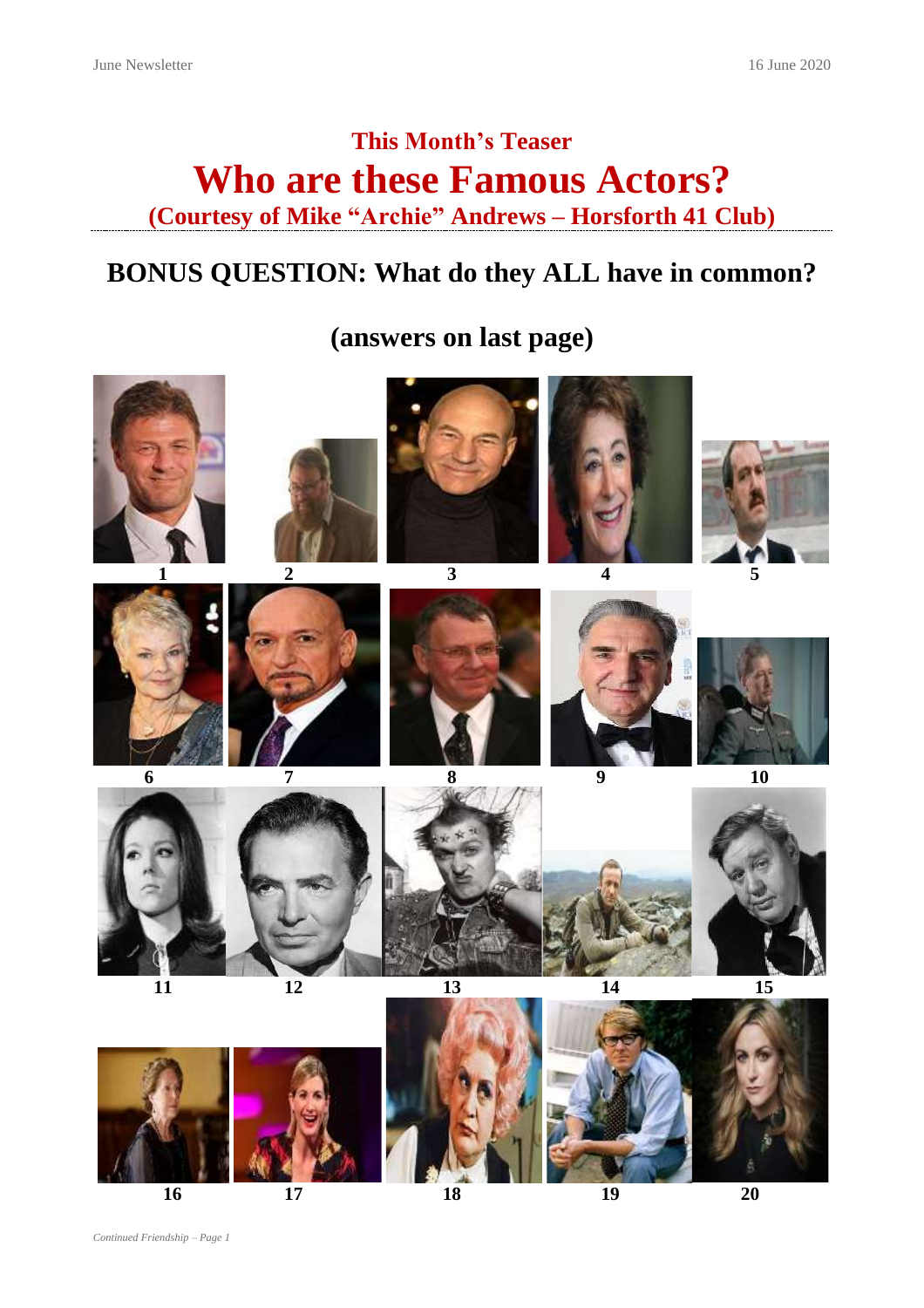# **Down Memory Lane with Lytham St. Annes**

### STEVE SINGLETON LYTHAM R.T. FANCY DRESS EVENTS

## **MEMORY LANE**



Lytham Round Table used a "clowning around" theme for the 1995 Club Day season and yours truly (Steve Singleton) created and was wearing a fetching yellow outfit, complete with plastic daffodil! Competition article for more information.

Here's probably the most FAB entry ever made on a Club Day imagine the hours of work that went into creating Thunderbirds in 1992!





Synchronised swimming through Lytham Square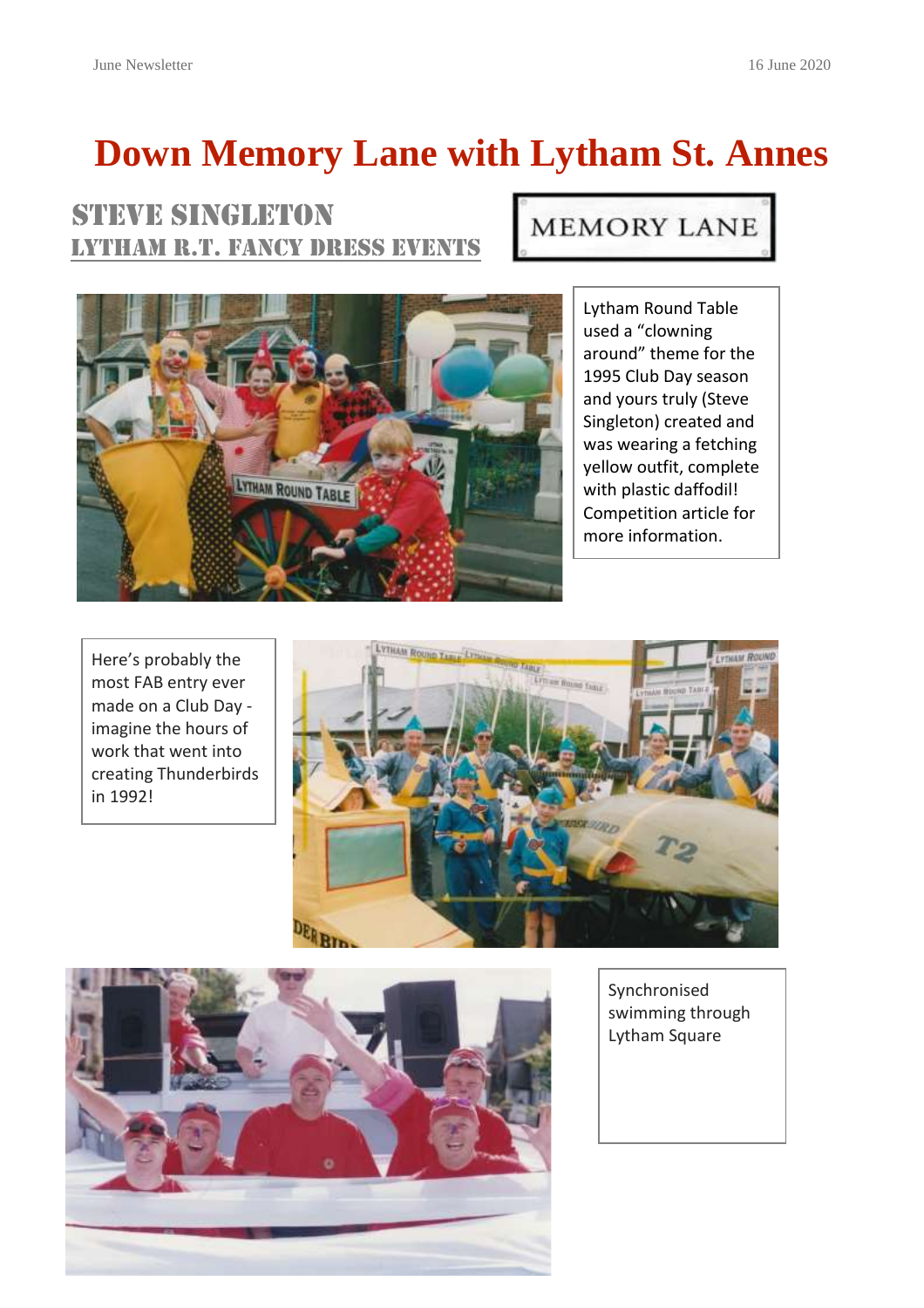



The original Red Arrows – complete with Wing Commander John Barnes calling the moves.

As a way of saying thanks for supporting our weekly hand cart second hand bookstall in Lytham Square – we took to the roads to push the cart in the Lytham St Annes Windmill Half Marathon in 1983. We raised the princely sum of £450 in sponsorship. I wonder where that cart is now?





Of the many Area Rallies this one was probably the most politically incorrect!

Liverpool's Adelphi Hotel was the setting for the 1984 British Empire Rally and there was plenty of gravy browning that had to be washed off with a drunken swim in the hotel pool in the early hours!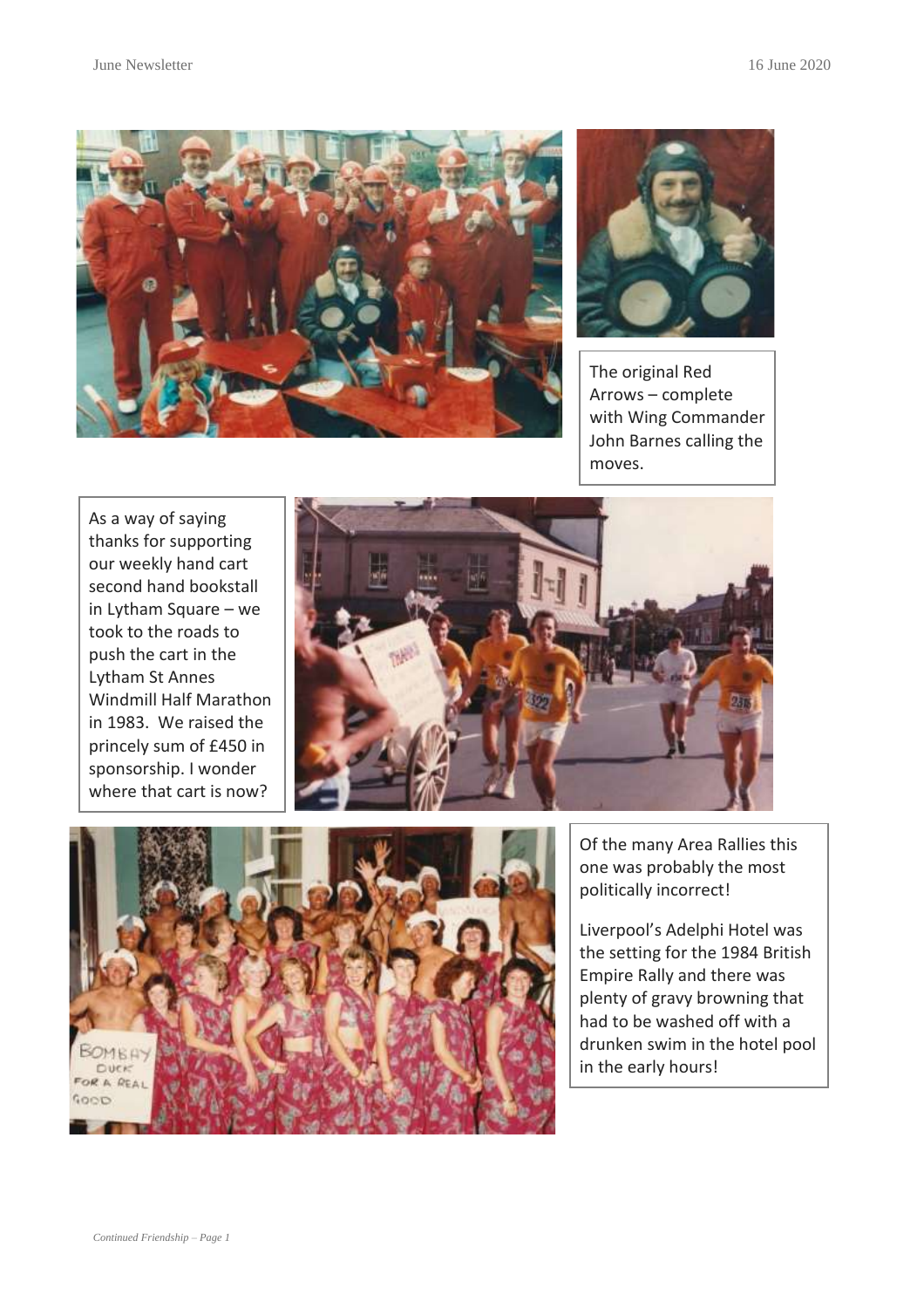

Getting locked up for charity! The idea was for people to pledge money on a special hotline for our release – but it backfired when more money was pledged to keep the 26 Tablers locked up for even longer.

The event raised more than £5,000.

## **"Brave New World" or "A moment in Time"**

On March 23<sup>rd</sup>, 2020 – The government announced the COVID-19 lockdown, something that it will take years to recover from in our lifetimes. Most of us will know of someone who has suffered with the illness, or sadly died from it. It truly has been and still is a sad lifetime experience that no one wants to relive, for me the experience has been as powerful as 9/11. Yet I have an optimism we can come back stronger.



 We have been forced to enter a new world of communication with our family members, young and old. Many members, in the true style of Ex Tablers have embraced this change in many ways. I have witnessed family meetings online, family quiz's, friends virtually meeting up for Saturday night out, social nights through club activity, speaker events and special get togethers that truly do bring people together, such as the zoom event for those who have served our nation  $-$  a truly

humbling event.

 We have all witnessed Sir Tom Moore reaching out to the world at an amazing age of 100 years old using platforms such as Zoom, it is very hard to argue with change when you witness something like this.

 We have witnessed associations, such as The Netherlands 41Club holding an online National AGM, including voting. Even our Government has accepted such a platform during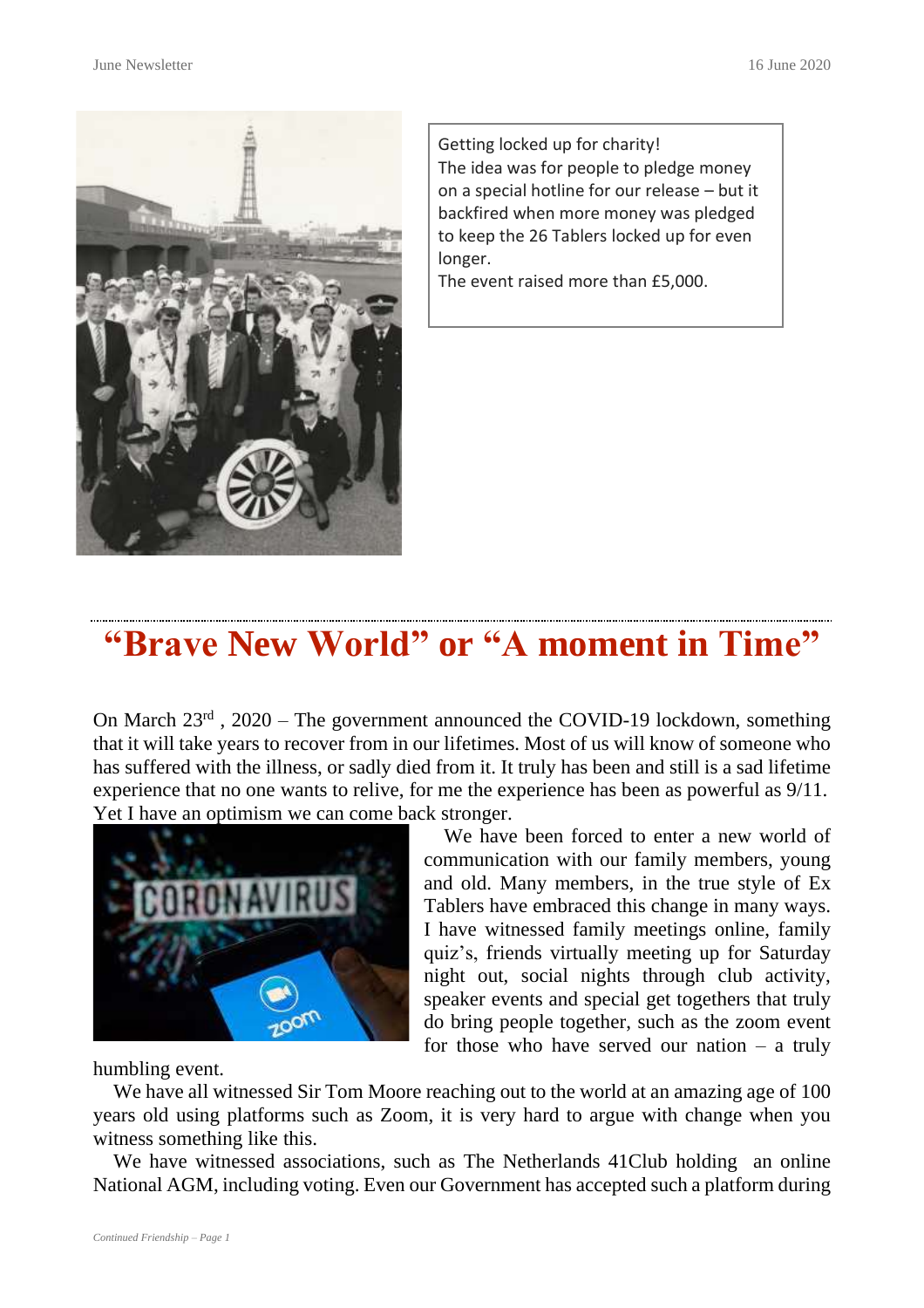the lockdown, musicians have held concerts online and many would have witnessed an amazing Round Table Family cooking group, sharing recipes and ideas.

 As we reflect on the last few months and look forward with hope, I cannot help but think that the online activity must work hand in hand with our traditional ways. Many members have expressed that they are meeting with fellow members more frequently, including those who struggle to get out and about in normal times. Many want to ensure the experiences we have gained are not lost. These online experiences and activities are not to replace the face to face get together, they are to accompany the journey of friendship, as an analogy you may say "it's a great red wine to go with the cheese board." Some, very few would challenge this thought process.

 Zoom evidential figures during lockdown show the greatest demographic age group uptake were the 50 plus age group. In the UK an average person went online via zoom or similar platforms 3 times a week. My reason for writing this article is one of hope and a determination so that we do not loose what we have gained.



A hope that the Association will embrace a strategy to

future proof the organisation and not allow the rusted anchors to be put down, because a minority are afraid of change or even those who will not accept the risk of not changing and say "we like it the way it is or was", that includes engagement with the members using such technology for AGM's, which many clubs have executed via zoom. Or even questionnaires that may even lead to decisions made online, how forward thinking would that be?

 In summary and reflection of the COVID-19 lockdown process, one thing is super clear. Businesses who do not adopt a change with interactive activities with their audience are less likely to attract new business or even survive. 41Club is no different, every membership organisation faces the same challenges. However, every member organisation has a choice, a very simple one.

 I hope that you and your families are safe, that we all meet again soon – virtually or face to face.

Keep Safe

Yours in Continued Friendship

*Marcus Jones* **Peter Good's PLC Chairman**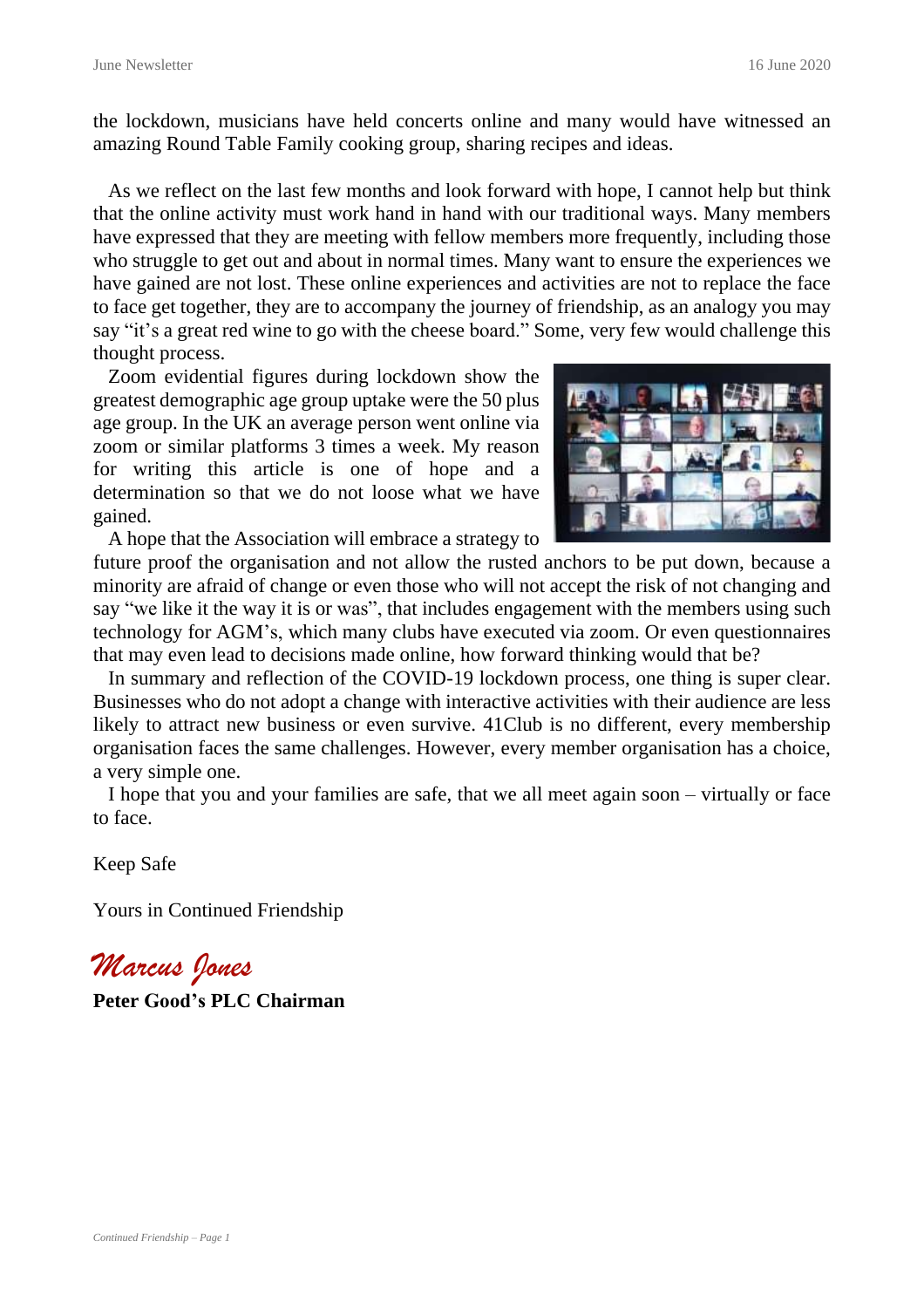# **An Update on the 2023 International AGM**

Many members will be aware that in our 2019 AGM In Torquay we voted to put in a bid to host the International AGM in 2022 and elected Barry Durman as our International Vice President candidate. The International AGM held in Brussels the following month endorsed our proposals and accordingly we were awarded the right to hold the AGM in 2022 although due to Covid 19 pandemic the International Board agreed to postpone all International AGM's and Half Year Meetings by a year so we will now host the event in 2023.

In order to ensure that GB&I put together a truly remarkable conference that guests will savour for some time we have put together a very experienced and committed team as follows:

| International VP:                              | <b>Barry Durman</b>             |
|------------------------------------------------|---------------------------------|
| Conference Convenor and Sat function:          | <b>Steve James</b>              |
| <b>AGM</b> Convenor and Pre-Tours:             | <b>Andy Ventress</b>            |
| Transport & assisting pre-Tours:               | Keith Jolley                    |
| Conference Champion and assisting AGM:         | Dave Campbell                   |
| Treasurer:                                     | David Leach                     |
| Secretary:                                     | <b>Jim Conway</b>               |
| Registration:                                  | Kevin Lovett                    |
| Fri Eve Function:                              | <b>Terry Cooper</b>             |
| Administration (incl Logo's, AGM support etc): | <b>Martin Green</b>             |
| Tangent Rep:                                   | Jill Harris                     |
| Marketing and Comms:                           | Don Mullane                     |
| Comms and Social Media:                        | Jim Smith                       |
| <b>Airport Shuttle:</b>                        | <b>Graham Smith/Karen Durie</b> |

I would like to thank everyone for volunteering and I know that a number of partners of the above team are also providing additional support which is fantastic.

National Councillor's Kevin Stewart, Wynn Parry and Ralph Small have also been co-opted onto committee to assist in various roles with members of Shirley Late Knights and Coleshill 41 Clubs providing support to various roles such as Registration etc.

I will provide further updates as matters progress.

Yours in Continued Friendship

*Steve James*

**National Fellowship Officer**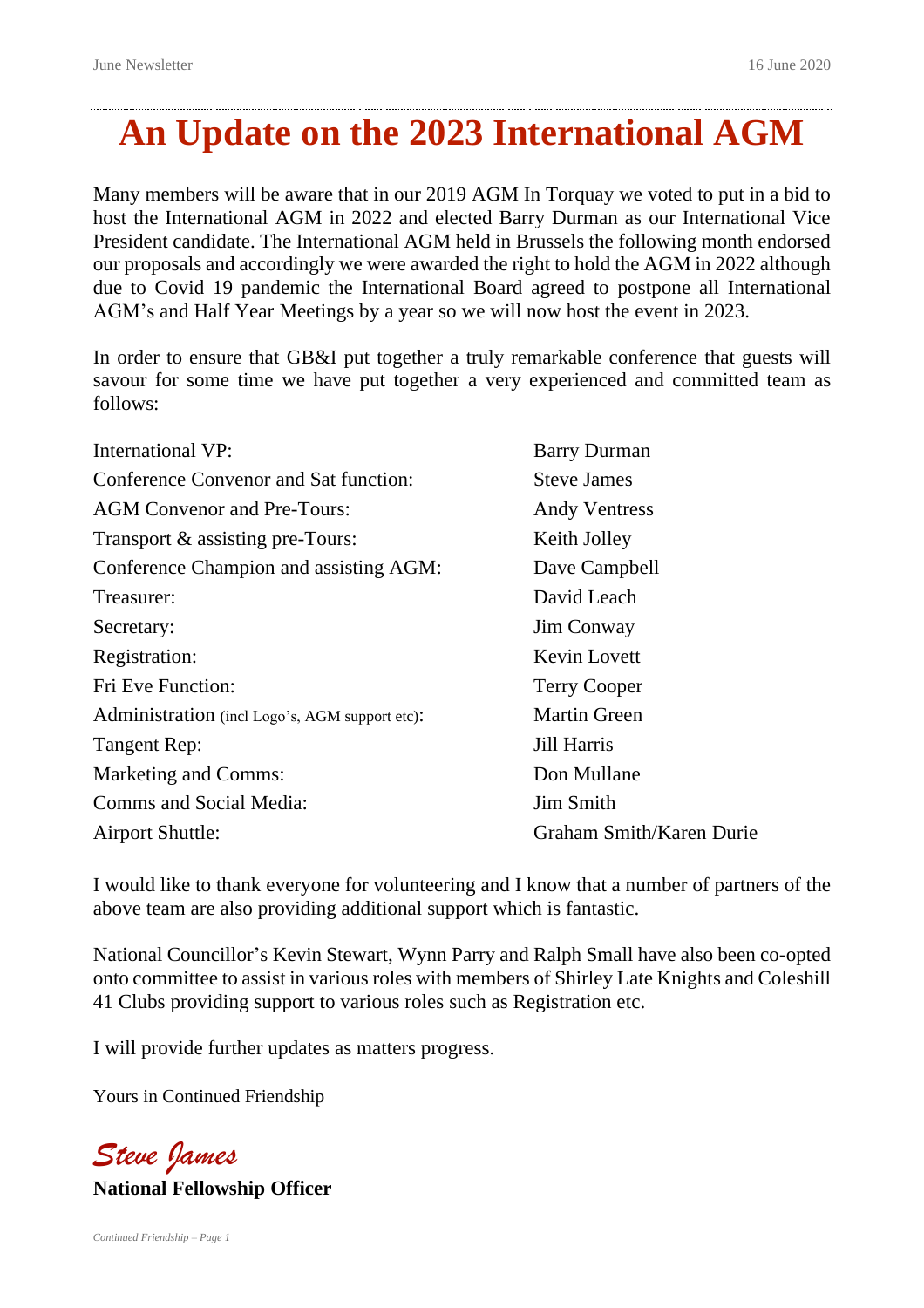## **Calpe Zooming with the National President**

We have just completed the club's first meeting by Zoom. Our best attended meeting ever had a total of 21 participants at one point. This is more than double the normal "good" attendance. Members took part from as far afield as Western Australia, Hull and Steeple



Bumstead! Oh! And a good number of us in Spain, including at least one (Keith) who should have been back in England weeks ago, while others are still waiting to get home to Spain. We were joined by National President, Peter Good, who updated us on news across the organisation, and his plans and activity to keep 41 Club as active as ever, despite the restrictions of the pandemic. We agreed a donation of £300 towards the President's chosen charity (Dementia Care) topping up

the surplus from Cluster with club funds. The Board of 41 Club UK&I has decided to extend

the term of the national president for a further year, due to the limitations during "lockdown". We discussed the term of our own chairman and vice chairman, and agreed to put forward a resolution to the membership that both should be asked to continue in post until the 2022 AGM. And finally, because this meeting was considered a success, we agreed to meet again, at 13.00 Spanish time, on July 9th.



*Andrew Johnson* **Calpe & District 41 Club**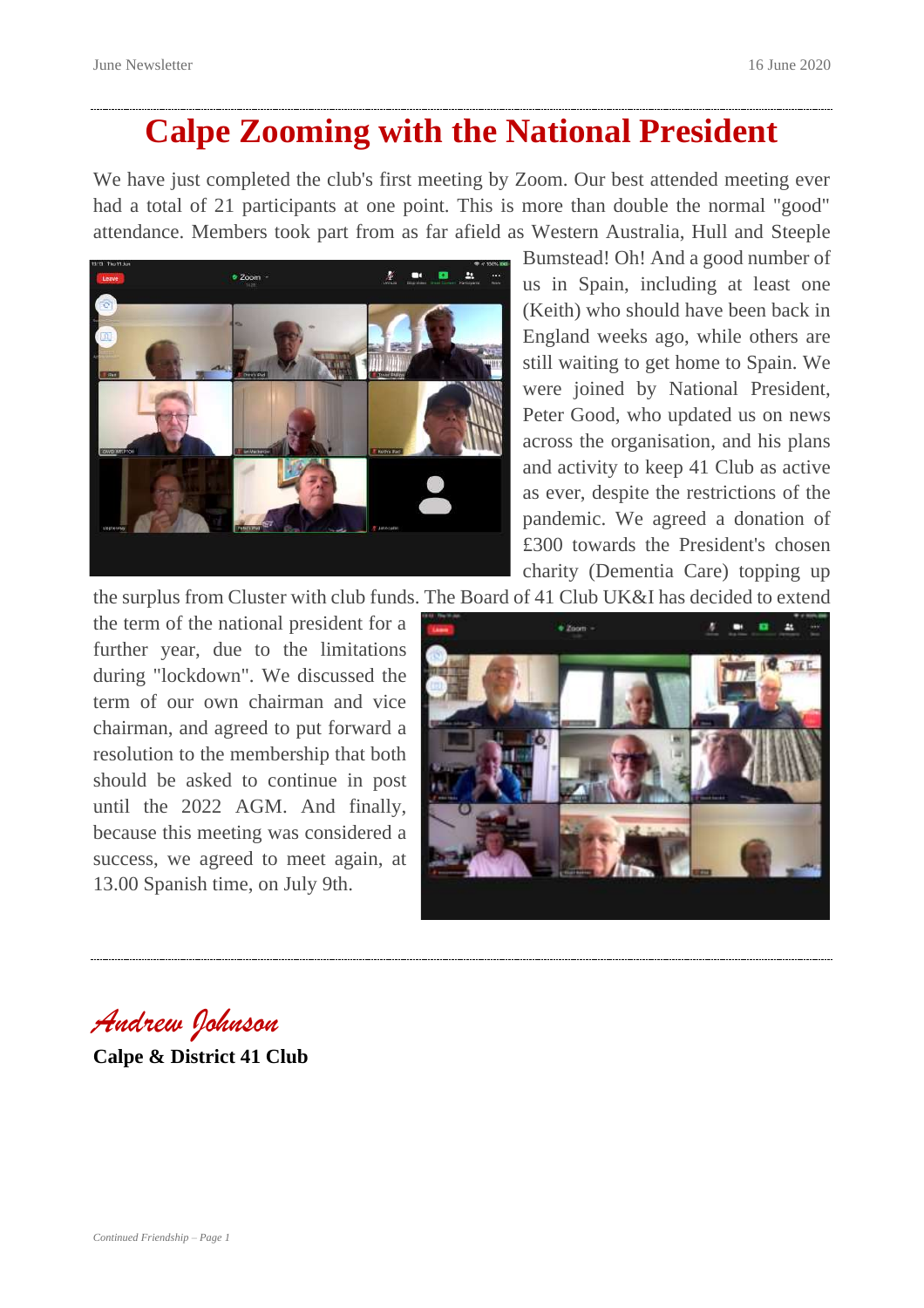

The motto of Round Table and 41 Club has always been 'Adopt, Adapt, Improve'… and I can't help feeling that there's no better time to demonstrate the real meaning of these foundational words than in these challenging times..

 One of the positives that I've seen (if there are any) of the Covid-19 lockdown is the incredible creativity of Clubs in using Social Media and Virtual meeting software. The question that must be asked then is *"How Do You Zoom?"*

 In my 'travels' around my Region (for which I've decided not to claim travel expenses), Zoom seems to be the virtual conferencing 'tool of choice' amongst Clubs as they hold their meetings including a number of AGMs..

 Quizzes of course are the most obvious activity during meetings, but I have been amazed at the wide range of meetings that have been held.

Below are just some of the 'games' that I have taken part in:

- **'Top Fives'** Holbrook Over 41 Club organised this with each member confidentially forwarding their Top Five in a chosen category to the organiser (it was 'songs' in the meeting I joined) and then in the meeting, sharing the reasons why they chose their top five. I found it interesting to learn a bit more about each member in the Club (and I'm sure they learned a lot more about each other!) – and over two hours flew past very quickly! Other Top Five categories have included Albums, Films and Places..
- **Grand Debate** Camberley 41 Club took me back to my distant Round Table Debating Contests, when in their meeting two teams prepared arguments for and against the motion *"Hadrian's Wall Should Be Rebuilt!"* and at the end, all members voted. You'll be pleased to hear that the motion was defeated by a majority but it was a close call!
- Other Zoom challenges have included:
	- o Catchphrase including a Dingbats version via this link Dingbats [Catchphrase](https://www.bing.com/videos/search?q=catch+phrase+quiz&ru=%2fvideos%2fsearch%3fq%3dcatch%2520phrase%2520quiz%26qs%3dn%26form%3dQBVR%26sp%3d-1%26pq%3dcatch%2520phrase%2520quiz%26sc%3d7-17%26sk%3d%26cvid%3d4D22A918D1664C8CA0870EA6630C45A5&view=detail&mid=FC3B9D2200A7934BC989FC3B9D2200A7934BC989&rvsmid=D9215EF041A769AE7517D9215EF041A769AE7517&FORM=VDQVAP) link
	- o Taskmaster
	- o Blockbusters
	- o Blankety Blank
	- o Generation Game this link to a video of the infamous moving conveyor belt here: [Conveyor](https://www.youtube.com/watch?v=4RpjDnol1Fo) Belt link
	- o Family Fortunes
	- o Mastermind
	- o [Countdown](http://happysoft.org.uk/countdown/index.html) which can be played using this great link  $>$  Countdown link it even comes with a picture of Rachel Riley!

It would be great for Clubs to share ideas similar to the above with each other.. So I guess the only question to ask is – *"How do you Zoom?"*



#### **Region 24 National Councillor**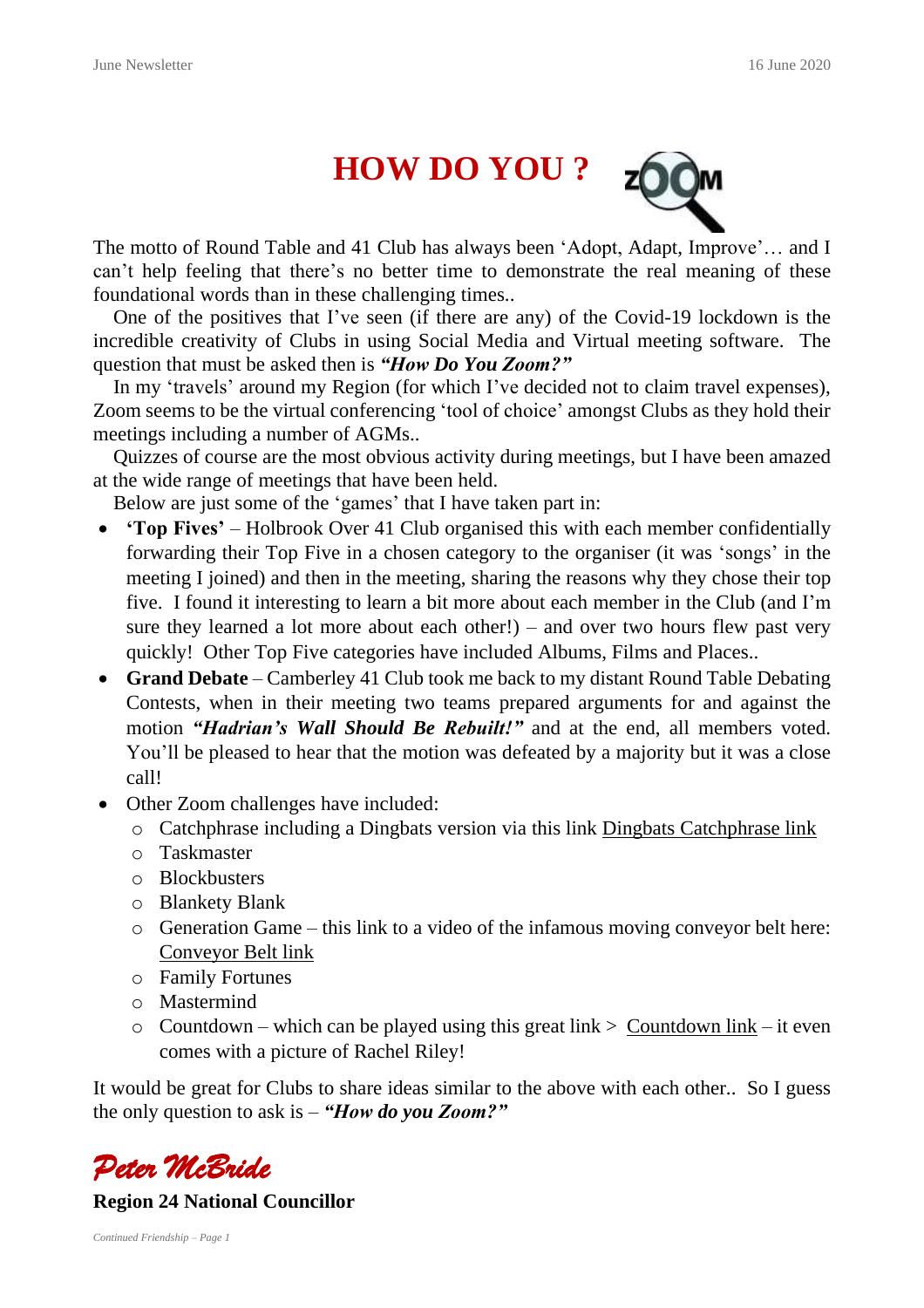## **Covid-19 Lockdown - Gone 'Shone' in 60 Seconds**

Depending upon your circumstances, we will each have 'shone' (or rather 'tion') in a variety of ways throughout the Covid-19 lockdown. Here are my top 20 – I'm sure you'll have your own:

- 1. Desperation worries about your future finances
- 2. Isolation at not being able to see family and friends
- 3. Jubilation also at not being able to see family and friends
- 4. Frustration having to cancel holidays whilst seeing the locals enjoying the beach in your holiday destination
- 5. Aviation or rather not due to having to cancel the bloody holidays
- 6. Inflation of your waist size increases along with the pile of empty wine bottles
- 7. Inebriation see 'Inflation' above
- 8. Cessation of any trips you had planned (not to mention of any conjugal rights visits you had also planned)
- 9. Liberation from household 'clutter' as you Spring Clean for the third time in 10 weeks and get rid of the remnants of the previous two inefficient Spring Cleaning attempts
- 10.Admiration of yourself in the bathroom mirror as you try as you breath in and convince yourself that despite your age, Lockdown suits you (usually accompanied by an impression of Joey from Friends saying "How you doin'?"
- 11.Starvation when you open the fridge and realise you forgot to click 'confirm' on your online groceries order
- 12.Incubation when you realise this is what an unborn baby must feel like waiting to emerge
- 13.Legislation that you insist you'll use definitely now when chasing up your holiday refund for the third time.. only to wait for another couple of weeks in the hope that it will arrive in your bank account
- 14.Condemnation of the morons you see on TV not socially distancing like you are
- 15.Occupation the one you hope your company will welcome you back into eventually
- 16.Arbitration with the Building Society as you attempt to secure a mortgage holiday
- 17.Concentration as you try and work from home whilst the children argue about who made that smell
- 18.Conversation the polite type, that it seems every other couple are having in Lockdown rather than arguing like you and yours are having, which is always her fault it seems
- 19.Confrontation and Accusation see 'Conversation' above
- 20.Preoccupation with the daily Downing Street press conference
- 21. Masturb\*\*\*\*\* when you're bored of watching the same films and are short of stimulation

As a National Councillor however, I'm also intent on **dedication** that we will return to our usual fellowship in time; eventual **continuation** of our in-person meetings once again and **celebration** when we can all raise a glass and celebrate the 75<sup>th</sup> birthday of 41 Club!



#### **Region 24 National Councillor**

*Continued Friendship – Page 1*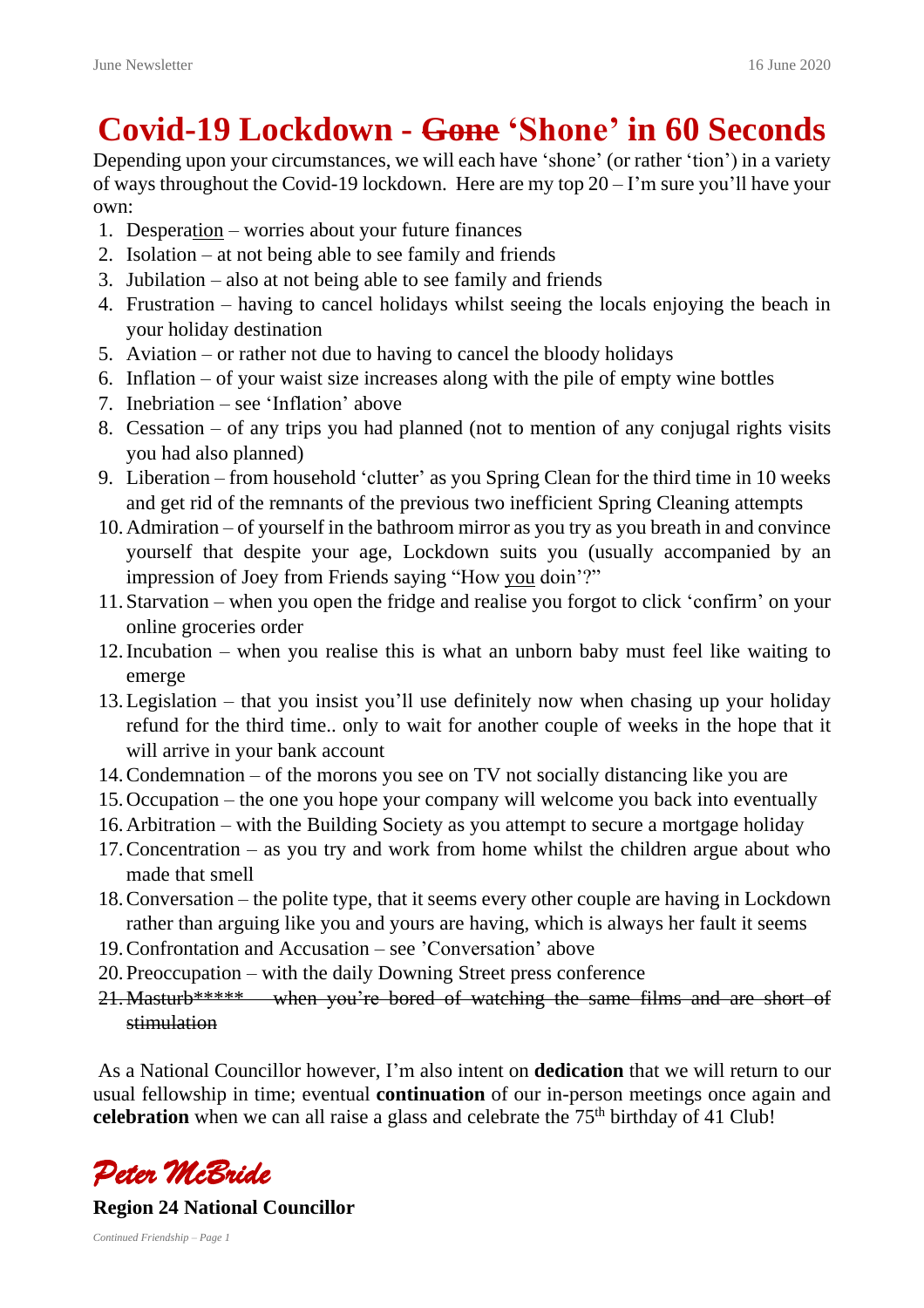# **The New "(In)Famous 5" National Councillors**

At the April national Council meeting we welcomed 5 new National Councillors, as a way of introduction to you all, please see below some personal information they have been prepared to share with you.

#### **Kevin Chard: Region 21 – Mid West**



| Name:              | Kevin Chard (Chardy)                                    |
|--------------------|---------------------------------------------------------|
| 41 $Club(S)$ :     | Norton Radstock & OBE's                                 |
| Previous Table(s): | Norton Radstock 642                                     |
| Region:            | $21 - Mid West$                                         |
| Family:            | Wife: Alex, Sons: Samuel $(27)$ & Oliver $(25)$         |
| Job/Occupation:    | MD of family Motor Factors business                     |
| Favourite: -       |                                                         |
| Sports:            | Golf & running, I completed London                      |
|                    | Marathon 2014                                           |
|                    | Place/Holiday: Year long World trip ended by lockdown 5 |
|                    | months in / New Zealand                                 |
| Food:              | Rare Ribeye Steak with Peppercorn sauce                 |
| Drink:             | Thatchers Cider or Gin                                  |
| Pastimes:          | Love Music especially live. I Steward at                |
|                    | Glastonbury Festival each year                          |
| Film:              | The Shawshank Redemption                                |
| Actor:             | Tom Hanks                                               |
| Book:              | Great Expectations – Charles Dickens                    |
| Music/Band:        | Oasis                                                   |
| Album:             | Revolver by the Beatles                                 |
| Car/Bike:          | Massey Ferguson tractor or Land Rover                   |

#### **Peter Walker: Region 9 – Lincolnshire**



| Name:               | Peter Walker                                            |
|---------------------|---------------------------------------------------------|
| 41 $Club(S)$ :      | The Deepings & OBE's                                    |
| Previous Table(s):  | The Deepings                                            |
| Region:             | $9$ – Lincolnshire                                      |
| Family:             | Wife: Rose, 2 Stepchildren $(34 \& 37)$ 6               |
|                     | Grandchildren, ranging from 2 to 13 years               |
| Job/Occupation:     | <b>Chartered Surveyor</b>                               |
| Favourite: -        |                                                         |
| Sports:             | Despite competing at an International level in          |
|                     | canoeing (many years ago), and being an avid            |
|                     | Man City supporter, my one true love has                |
|                     | always been rugby union                                 |
|                     | Place/Holiday: Malta, I am reluctant to recommend, as I |
|                     | don't want it to become overcrowded                     |
| Food:               | Chilli con carne, the only thing I can cook             |
| Drink:              | Red wine or vodka                                       |
| Pastimes:           | Scuba Diving (hence Malta) & cycling                    |
| Film:               | The Shawshank Redemption                                |
| Actor:              | Robert di Niro                                          |
| Book:               | Do polar bears get lonely?                              |
|                     | Why don't penguin's feet freeze?                        |
|                     | Do bats have bollocks?                                  |
| Music/Band: Genesis |                                                         |
| Album:              | Best of Keane at the moment                             |
| Car/Bike:           | Mercedes CLA & Trek Domane 5.2                          |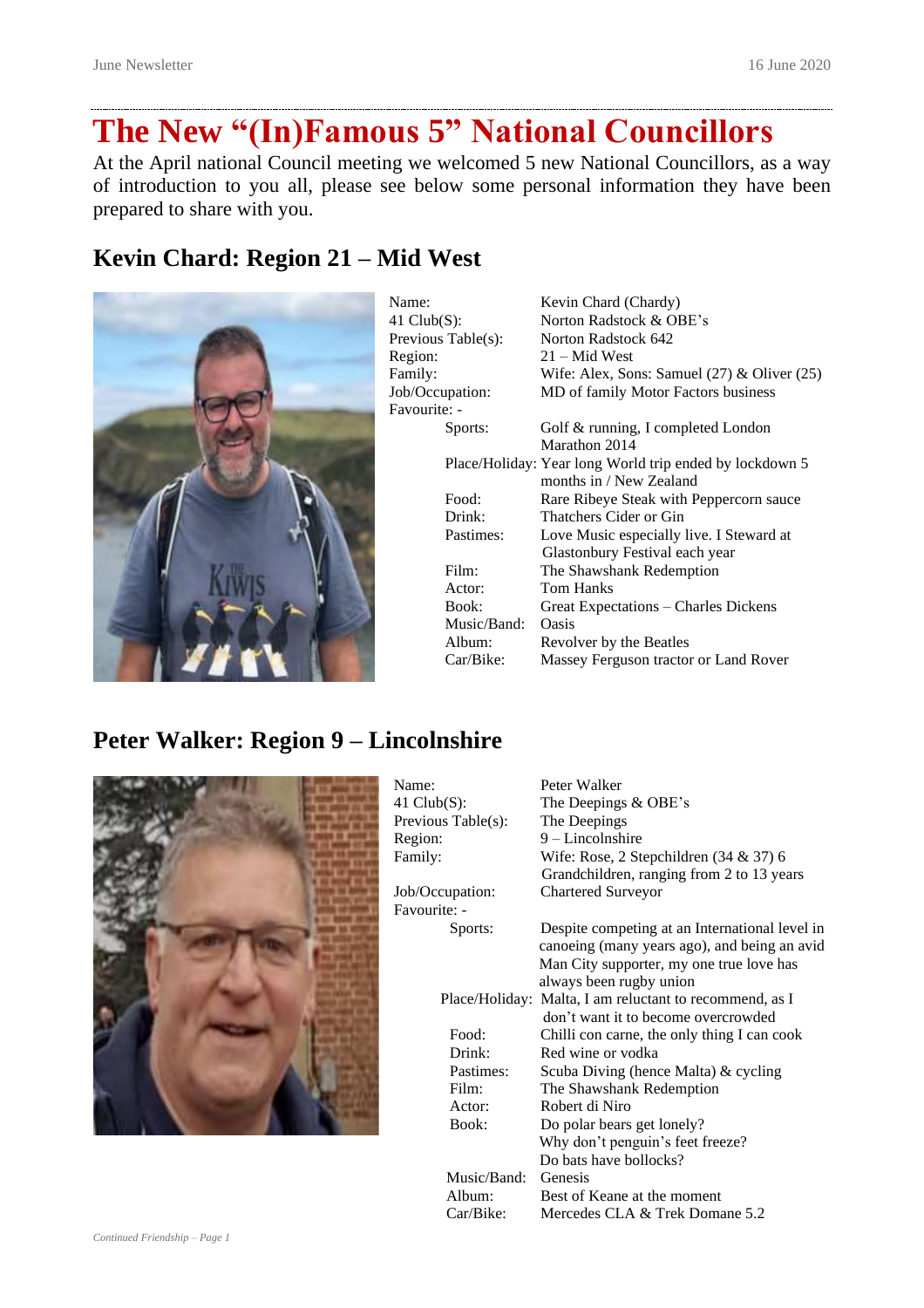### **Paul Simmons: Region 16 – Mid Anglia**



| Name:              | Paul Simmons                                          |
|--------------------|-------------------------------------------------------|
| 41 $Club(S)$ :     | <b>Stamford St. Martins</b>                           |
| Previous Table(s): | Stamford 611                                          |
| Region:            | 16 – Mid Anglia                                       |
| Family:            | Wife: Kate, Sons: Joseph $(14)$ & Harry $(11)$        |
| Job/Occupation:    | Royal Air Force Air Loadmaster. Currently             |
|                    | Head of Air Loadmaster training at RAFC               |
|                    | Cranwell.                                             |
| Favourite: -       |                                                       |
| Sports:            | Playing cricket, watching Rugby & Football            |
|                    | Place/Holiday: Top of a mountain or on a cruise ship  |
| Food:              | <b>Roast Dinner</b>                                   |
| Drink:             | Real Ale                                              |
| Pastimes:          | None at the moment, Dad's taxi for my sons            |
| Film:              | The Shawshank Redemption                              |
| Actor:             | Morgan Freeman                                        |
| Book:              | Agent Zigzag                                          |
|                    | Music/Band: To varied to mention, I do enjoy musicals |
| Album:             | see above                                             |
| Car/Bike:          | <b>Aston Martin DB9</b>                               |

### **John Kilshaw: Region 8 – Lancs & Manx**



| Name:              | John Kilshaw (Kilsh)                                      |
|--------------------|-----------------------------------------------------------|
| 41 $Club(S)$ :     | Woolton, Ribble & Lune active & OBE's                     |
| Previous Table(s): | St Helens, Horwich & Westhoughton, Leigh                  |
| Region:            | $8 -$ Lancs & Manx                                        |
| Family:            | Wife: Karen, 4 kids between us son and                    |
|                    | daughter each, Girls are 25 and 24, boys are              |
|                    | 19 and 18                                                 |
| Job/Occupation:    | Podiatrist                                                |
| Favourite: -       |                                                           |
| Sports:            | Rugby (both codes), Cricket, Football, most               |
|                    | sports to be honest                                       |
|                    | Place/Holiday: Lanzarote, Mauritius, or City destinations |
| Food:              | Tapas or Thai                                             |
| Drink:             | Rioja or Real Ale                                         |
| Pastimes:          | Swimming, Walking, 41 Club, supporting                    |
|                    | Saints RLFC and LFC                                       |
| Film:              | It's a wonderful life & the original True Grit            |
| Actor:             | Tom Hanks                                                 |
|                    | Book: Alex Cross books                                    |
|                    | Music/Band: Bruce Springsteen and the Rat Pack            |
| Album:             | Born in the USA                                           |
| Car/Bike:          | <b>Aston Martin DB5</b>                                   |
|                    |                                                           |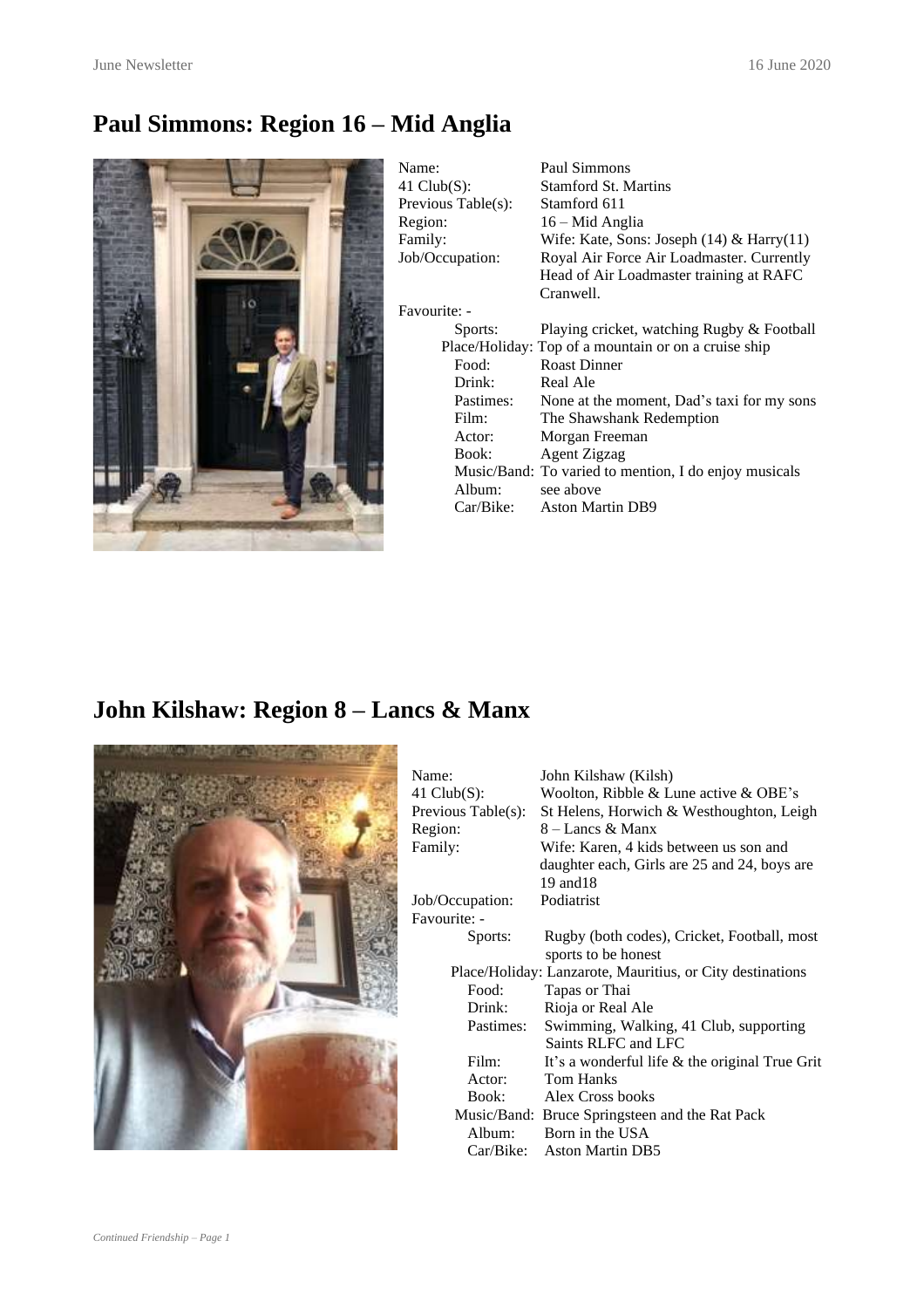#### **Rory Tompsett: Region 12 – North Wales & Wirral**



# **In Memoriam: Mary Howard**

Members of Newton Abbot 41 Club, with 41 members nationally, wish to share their deepest condolences to Past National President Keith Howard on the death of his wife Mary on 7th June. Keith and Mary were widely known in the RTBI family. Mary was a member and Chair of Dawlish Ladies Circle and also Area Chair. She was briefly a member of Exeter Tangent before joining Newton Abbot Tangent, where she served as Chair. She was a tremendous support to Keith during his tenure as National President. As she had wished, Mary died peacefully at home with Keith at her side.

She was a loyal, sensitive and caring wife, and friend to so many, and will be greatly missed by all who knew her. Our sincere condolences and thoughts are with Keith and family at this sad time. [Newton Abbott 41 Club]